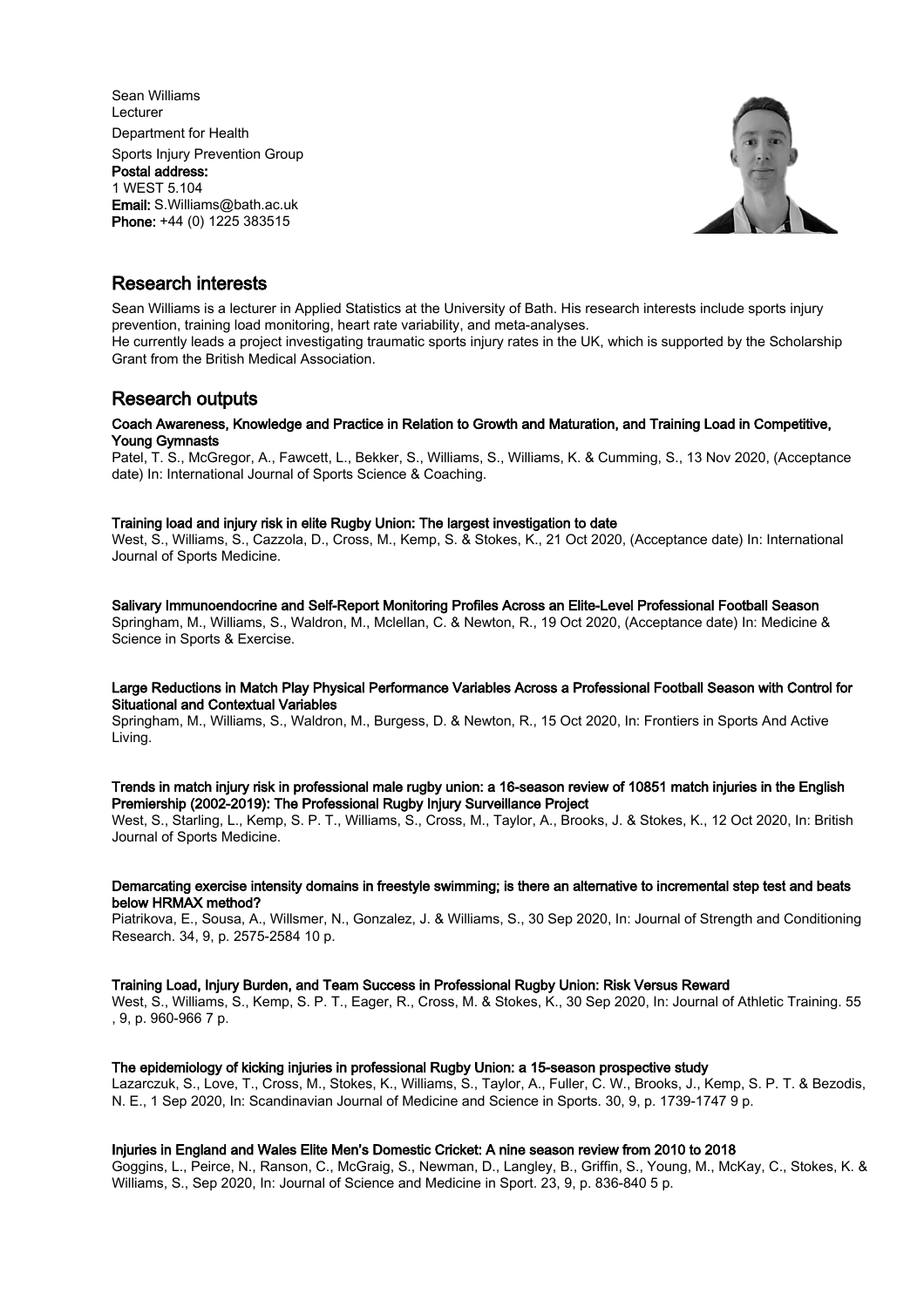## Negative association between injuries and team success in professional cricket: A 9-year prospective cohort analysis

Goggins, L., Peirce, N., Stokes, K. & Williams, S., 3 Aug 2020, In: Journal of Science and Medicine in Sport.

#### Injury and player availability in Women's International Pathway cricket from 2015 to 2019

Goggins, L., Warren, A., Smart, D., Dale, S., Peirce, N., McKay, C., Stokes, K. & Williams, S., 6 Jul 2020, In: International Journal of Sports Medicine.

## Bowling loads and injury risk in male first class county cricket: Is 'differential load' an alternative to the acute-to-chronic workload ratio?

Tysoe, A., Moore, I., Ranson, C., McGraig, S. & Williams, S., 30 Jun 2020, In: Journal of Science and Medicine in Sport. 23, 6, p. 569-573 5 p.

#### The day-to-day reliability of peak fat oxidation and FATMAX: Reliability of peak fat oxidation and FATMAX

Chrzanowski-Smith, O., Edinburgh, R., Thomas, M., Haralabidis, N., Williams, S., Betts, J. & Gonzalez, J., 15 Jun 2020, In: European Journal of Applied Physiology.

#### Monitoring the heart rate variability responses to training loads in competitive swimmers using a smartphone application and the Banister Impulse-Response model

Piatrikova, E., Willsmer, N., Altini, M., Jovanovic, M., Mitchell, L., Gonzalez, J., Sousa, A. & Williams, S., 7 Jun 2020, (Acceptance date) In: International Journal of Sports Physiology and Performance.

## Prior Workload has Moderate Effects on High-Intensity Match Performance in Elite-Level Professional Football Players when Controlling for Situational and Contextual Variables

Springham, M., Williams, S., Waldron, M., Strudwick, A., Mclellan, C. & Newton, R., 27 May 2020, (Acceptance date) In: Journal of Sports Sciences.

#### Individualizing training in swimming: Evidence for utilizing the critical speed and critical stroke rate concepts

Piatrikova, E., Gonzalez, J., Willsmer, N., Sousa, A. & Williams, S., 1 May 2020, In: International Journal of Sports Physiology and Performance. 15, 5, p. 617-624

### Serious sports-related injury in England and Wales from 2012-2017: a study protocol

Davies, M. A. M., Lawrence, T., Edwards, A., Lecky, F., McKay, C., Stokes, K. & Williams, S., 27 Apr 2020, In: Injury Epidemiology. 7, 1, p. 14 14.

#### Injuries are negatively associated with team performance in professional cricket

Goggins, L., Peirce, N., Griffin, S., Langley, B., Stokes, K., McKay, C. & Williams, S., 14 Mar 2020.

#### The Clinical Burden of Severe Sports Injuries in England and Wales

Davies, M. A. M., Lawrence, T., Edwards, A., Lecky, F., McKay, C., Stokes, K. & Williams, S., 14 Mar 2020.

#### Patterns of training volume and injury risk in elite rugby union: an analysis of 1.5 million hours of training exposure over eleven seasons

West, S., Williams, S., Kemp, S., Cross, M., McKay, C., Fuller, C. W., Taylor, A., Brooks, J. H. M. & Stokes, K., 1 Feb 2020, In: Journal of Sports Sciences. 38, 3, p. 238-247 10 p.

#### Injury Surveillance During Competitive Functional Fitness Racing Events

Williams, S., Hitchcock, J., Davies, L., Barnes, C., Williams, S. & Williams, A., 29 Jan 2020, In: International Journal of Exercise Science. 13, 6, p. 197-205 9 p.

#### Growing Pains: Maturity Associated Variation in Injury Risk in Academy Football

Johnson, D., Williams, S., Bradley, B., Sayer, S., Murray Fisher, J. & Cumming, S., 2020, In: European Journal of Sport Science. 20, 4, p. 544-552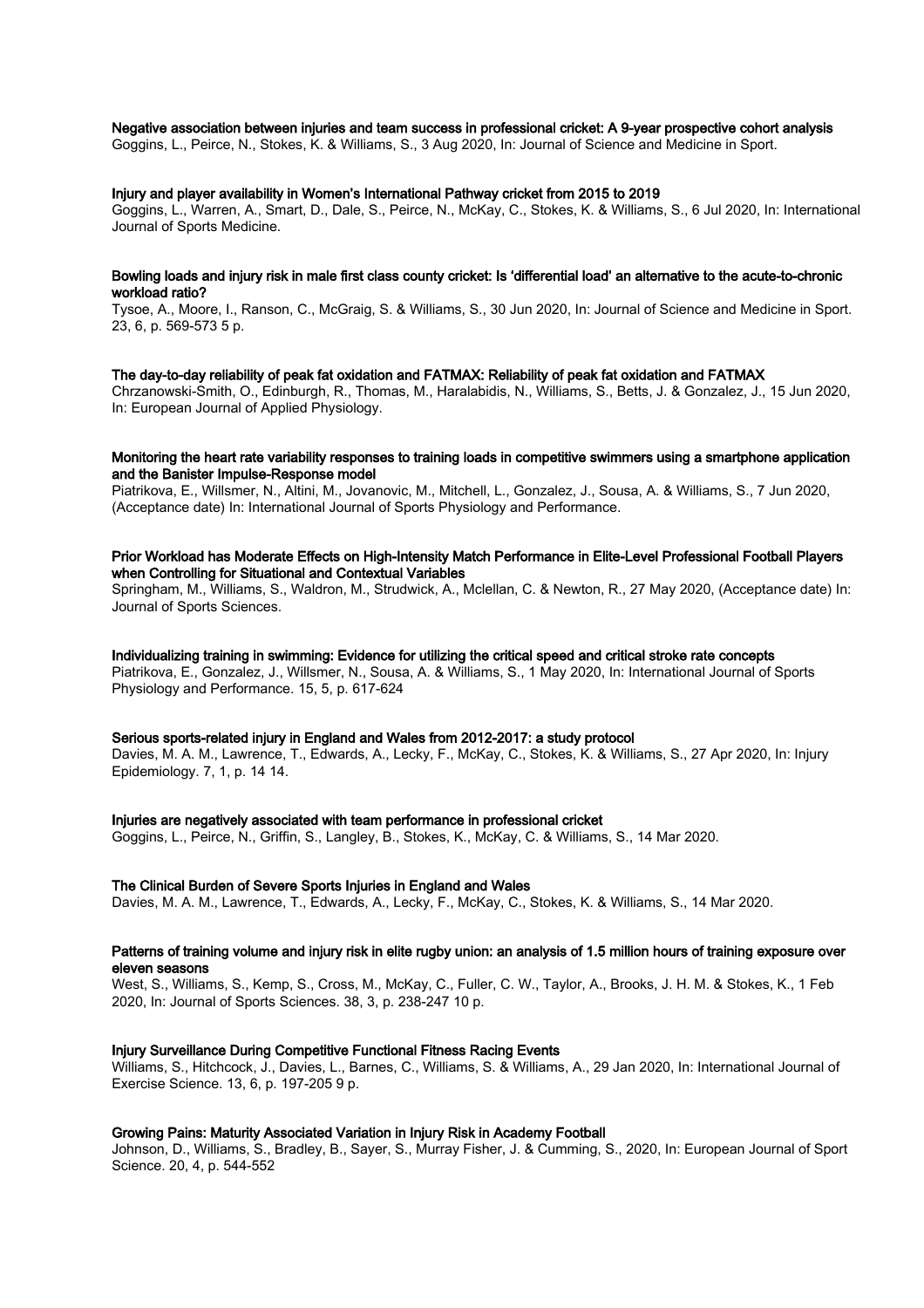## Variability in exercise physiology: Can capturing intra-individual variation help better understand true inter-individual responses?

Chrzanowski-Smith, O., Piatrikova, E., Betts, J., Williams, S. & Gonzalez, J., 2020, In: European Journal of Sport Science. 20, 4, p. 452-460 10 p.

#### Subjective wellness, acute:chronic workloads and injury risk in college football

Sampson, J., Williams, S., Fullagar, H., Sullivan, A. & Murray, A., 1 Dec 2019, In: Journal of Strength and Conditioning Research. 33, 12, p. 3367-3373 7 p.

#### Validity and reliability of the 3-minute all-out test in national and international competitive swimmers

Piatrikova, E., Sousa, A., Gonzalez, J. & Williams, S., 31 Oct 2019, In: International Journal of Sports Physiology and Performance. 13, 9, p. 1190-1198 9 p.

#### Time-related changes in Quality of Life in persons with lower limb amputation or spinal cord injury: Protocol for a systematic review

Young, M., McKay, C., Williams, S., Rouse, P. & Bilzon, J., 2 Aug 2019, In: Systematic Reviews. 8, 1, p. 1-6 6 p., 191.

#### Tackling Concussion in Professional Rugby Union: A Case-Control Study of Tackle-Based Risk Factors and Recommendations for Primary Prevention

Cross, M. J., Tucker, R., Raftery, M., Hester, B., Williams, S., Stokes, K. A., Ranson, C., Mathema, P. & Kemp, S., 31 Jul 2019, In: British Journal of Sports Medicine. 53, 16, p. 1021-1025 6 p.

#### Effects of consecutive domestic and international tournaments on heart rate variability in an elite rugby sevens team

Flatt, A., Howells, D. & Williams, S., 1 May 2019, In: Journal of Science and Medicine in Sport. 22, 5, p. 616-621 6 p.

#### Athlete Monitoring in Rugby Union: Is Heterogeneity in Data Capture Holding Us Back?

West, S., Williams, S., Kemp, S. P. T., Cross, M. & Stokes, K., 27 Apr 2019, In: Sports. 7, 5, 98.

## Women's Rugby Injury Surveillance Project: Season Report 2017/18

Williams, S., Kemp, S. P. T., Stokes, K., West, S., Wojek, K., Fairweather, C., Porter, R. & Henderson, L., Apr 2019

#### Association of Daily Workload, Wellness, Injury and Illness during Tours in International Cricketers

Ahmun, R., McGraig, S., Tallent, J., Williams, S. & Gabbett, T., 1 Mar 2019, In: International Journal of Sports Physiology and Performance. 14, 3, p. 369-377 9 p.

## The epidemiology of concussion in professional rugby union in Ireland

Cosgrave, M. & Williams, S., 1 Jan 2019, In: Physical Therapy in Sport. 35, p. 99-105 7 p.

#### Establishing the reliability and limits of meaningful change of lower limb maximal strength and power measures during seated leg press in elite soccer players

Redden, J., Stokes, K. & Williams, S., 31 Dec 2018, In: Journal of Sports Science and Medicine. 17, 4, p. 539-546 8 p.

## Injury risk-workload associations in NCAA American college football

Sampson, J. A., Murray, A., Williams, S., Halseth, T., Hanisch, J., Golden, G. & Fullagar, H., 1 Dec 2018, In: Journal of Science and Medicine in Sport. 21, 12, p. 1215-1220 6 p.

#### The physical characteristics of specific phases of play during rugby union match-play

Read, D., Jones, B., Williams, S., Phibbs, P., Darrall-Jones, J. D., Roe, G., Weakley, J., Rock, A. & Till, K., 1 Nov 2018, In: International Journal of Sports Physiology and Performance. 13, 10, p. 1331-1336 6 p.

## Modelling the HRV response to training loads in elite rugby Sevens players

Williams, S., West, S., Howells, D., Kemp, S. P. T., Flatt, A. & Stokes, K., 14 Aug 2018, In: Journal of Sports Science and Medicine. 17, 3, p. 402-408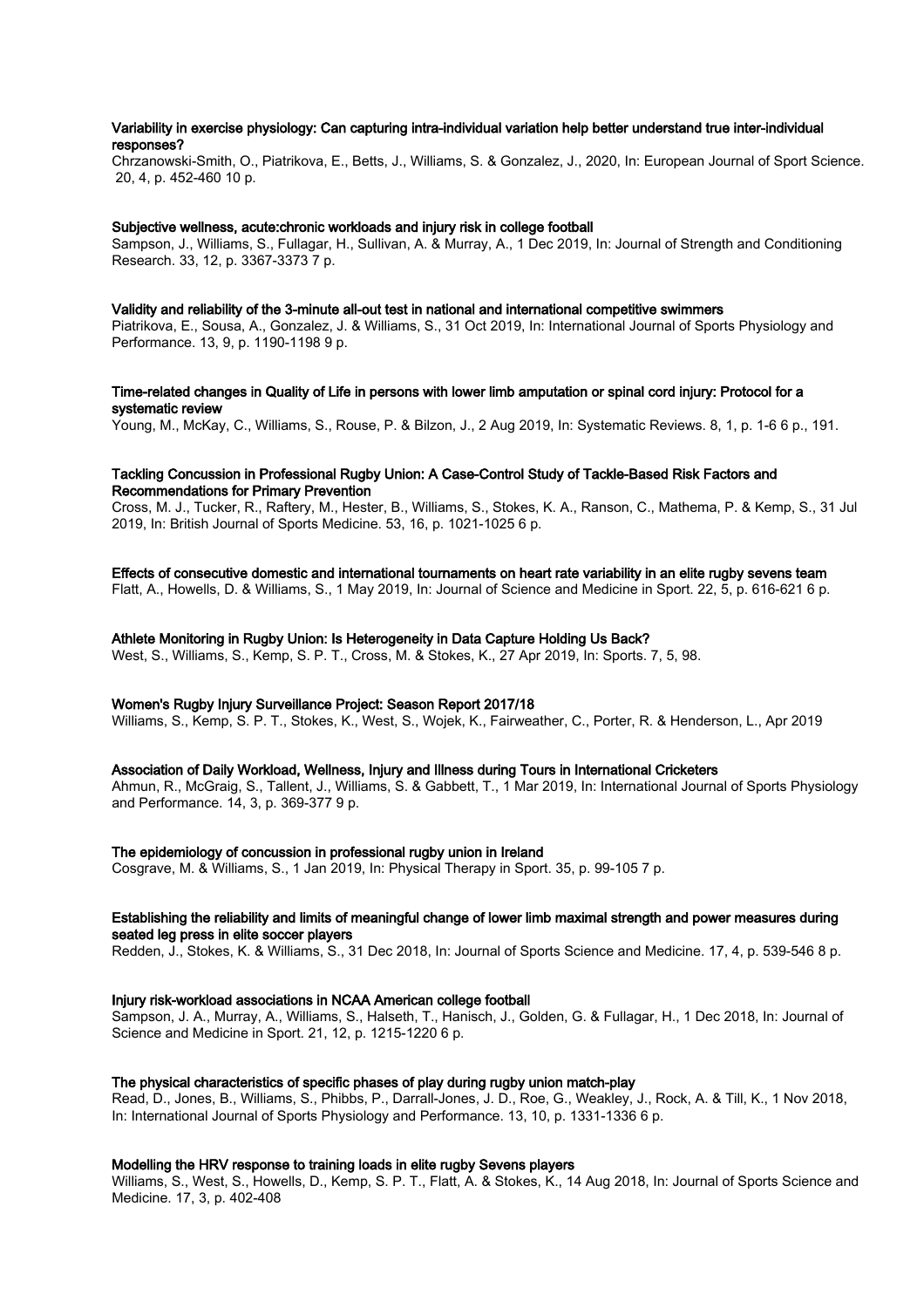## Juvenile bovine bone is an appropriate surrogate for normal and reduced density human bone in biomechanical testing: a validation study

Fletcher, J., Williams, S., Whitehouse, M., Gill, H. & Preatoni, E., 5 Jul 2018, In: Scientific Reports. 8, 1, p. 1-9 9 p., 10181.

#### Does the reliability of reporting in injury surveillance studies depend on injury definition?

Cross, M., Williams, S., Fuller, C. W., Taylor, A., Brooks, J., Kemp, S., Trewartha, G. & Stokes, K., 1 Mar 2018, In: Orthopaedic Journal of Sports Medicine. 6, 3, p. 1-6 6 p.

#### High Acute: Chronic Workloads are Associated with Injury in England & Wales Cricket Board Development Programme Fast Bowlers

Warren, A., Williams, S., McGraig, S. & Trewartha, G., 1 Jan 2018, In: Journal of Science and Medicine in Sport. 21, 1, p. 40-45 6 p.

The peak duration-specific locomotor demands and concurrent collision frequencies of European Super League rugby Weaving, D., Sawczuk, T., Williams, S., Scott, T., Till, K., Beggs, C., Johnston, R. & Jones, B., 2018, In: Journal of Sports Sciences. 37, 3, p. 322-330 9 p.

Heart Rate Variability is a Moderating Factor in the Workload-Injury Relationship of Competitive CrossFit Athletes Williams, S., Booton, T., Watson, M., Rowland, D. & Altini, M., 1 Dec 2017, In: Journal of Sports Science and Medicine. 16 , 4, p. 443-449

## Optimal Pullout Resistance Is Achieved When Bone Screws Are Inserted At 65 To 75% Of The Stripping Torque

Fletcher, J., MacLeod, A., Polak-Kraśna, K., Williams, S., Whitehouse, M., Gill, H. & Preatoni, E., 17 Nov 2017, (Acceptance date). 1 p.

How much rugby is too much? A seven-season prospective cohort study of match exposure and injury risk in professional Rugby Union players

Williams, S., Trewartha, G., Kemp, S., Brooks, J. H. M., Fuller, C. W., Taylor, A. E., Cross, M., Shaddick, G. & Stokes, K., 1 Nov 2017, In: Sports Medicine. 47, 11, p. 2395-2402 8 p.

#### Response

Vollaard, N. B. J., Metcalfe, R. S. & Williams, S., 1 Nov 2017, In: Medicine and Science in Sports and Exercise. 49, 11, p. 2363 1 p.

The influence of playing experience and position on injury risk in NCAA division i college football players

McCunn, R., Fullagar, H., Williams, S., Halseth, T., Sampson, J. & Murray, A., 1 Nov 2017, In: International Journal of Sports Physiology and Performance. 12, 10, p. 1297-1304 8 p.

High Volume Image Guided Injections with or without steroid for mid-portion Achilles Tendinopathy: A Pilot Study

Abdulhussein, H., Chan, O., Morton, S., Kelly, S., Padhiar, N., Valle, X., King, J., Williams, S. & Morrissey, D., 18 Oct 2017 , In: Clinical Research on Foot & Ankle. 5, 3, 249.

Energy balance components in persons with paraplegia: daily variation and appropriate measurement duration

Nightingale, T., Williams, S., Thompson, D. & Bilzon, J., 26 Sep 2017, In: International Journal of Behavioral Nutrition and Physical Activity. 14, 1, 132.

#### Patellar tendinopathy and potential risk factors: an international database of cases and controls

Morton, S., Williams, S., Valle, X., Cueli, D., Malliaras, P. & Morrissey, D., 1 Sep 2017, In: Clinical Journal of Sport Medicine. 27, 5, p. 468–474

## Rates and risk factors of injury in CrossFit: A prospective cohort study

Moran, S., Booker, H., Staines, J. & Williams, S., 1 Sep 2017, In: Journal of Sports Medicine and Physical Fitness. 57, 9, p. 1147-1153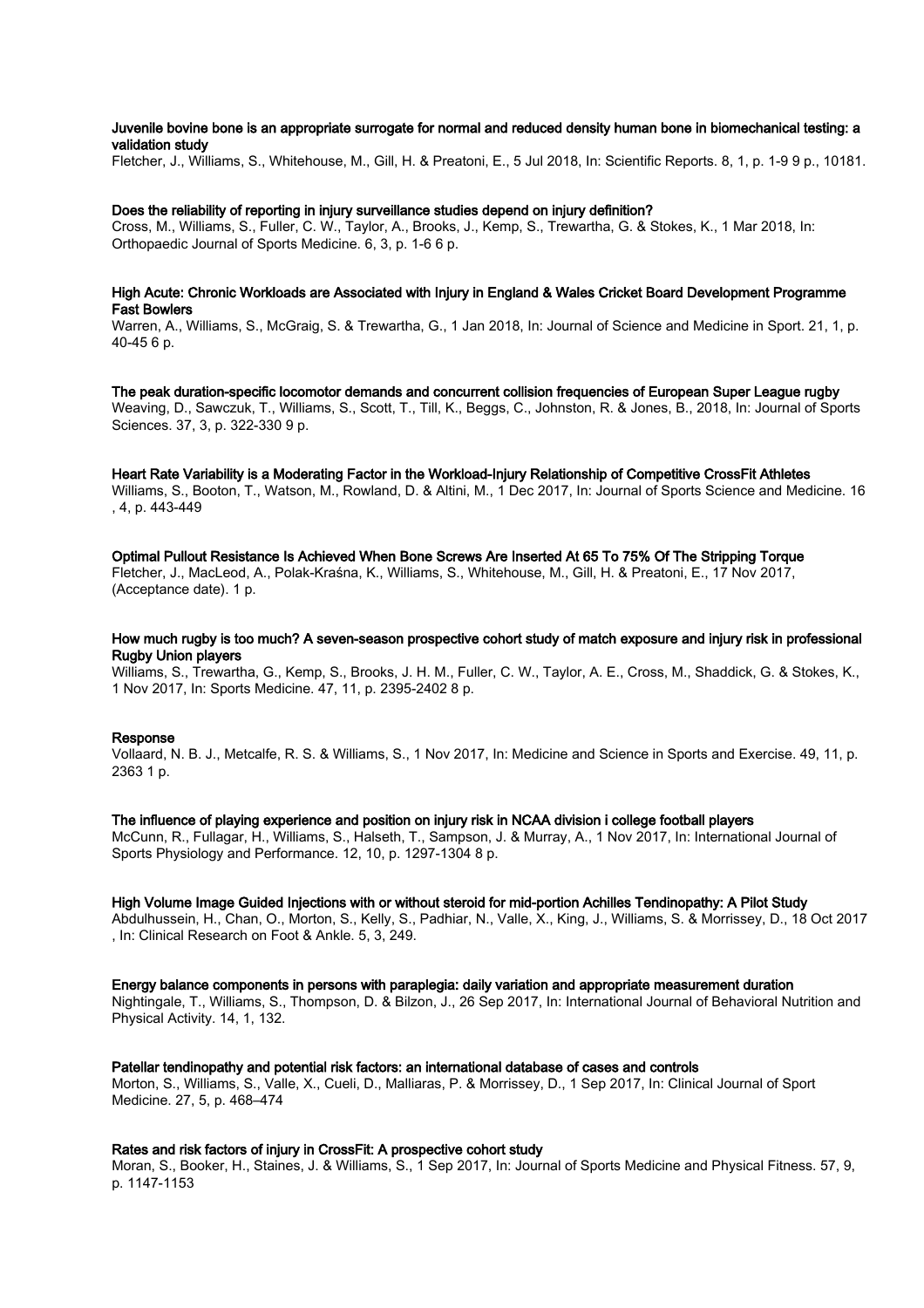## Subsequent injuries and early recurrent diagnoses in elite Rugby Union players

Williams, S., Trewartha, G., Kemp, S. P. T., Cross, M., Brooks, J. H. M., Fuller, C. W., Taylor, A. E. & Stokes, K., 1 Sep 2017, In: International Journal of Sports Medicine. 38, 10, p. 791-798

#### The Effect of Clinical Pilates on Functional Movement in Recreational Runners

Laws, A., Williams, S. & Wilson, C., 1 Sep 2017, In: International Journal of Sports Medicine. 38, 10, p. 776-780

#### The effect of tackling technique on the biomechanical loading experienced by Rugby Union players

Seminati, E., Cazzola, D., Trewartha, G., Williams, S. & Preatoni, E., Sep 2017, (In preparation) In: Scandinavian Journal of Medicine and Science in Sports.

#### Reducing musculoskeletal injury and concussion risk in schoolboy rugby players with a pre-activity movement control exercise programme: a cluster randomised controlled trial

Hislop, M. D., Stokes, K. A., Williams, S., McKay, C. D., England, M. E., Kemp, S. P. T. & Trewartha, G., 19 Jul 2017, In: British Journal of Sports Medicine. 51, 15, p. 1140-1146 7 p., 097434.

#### Effect of number of sprints in a SIT session on change in VO2max: A meta-analysis

Vollaard, N. B. J., Metcalfe, R. S. & Williams, S., 1 Jun 2017, In: Medicine & Science in Sports & Exercise. 49, 6, p. 1147–1156 10 p.

## Monitoring what matters: A systematic process for selecting training load measures

Williams, S., Trewartha, G., Cross, M. J., Kemp, S. P. T. & Stokes, K. A., 2 May 2017, In: International Journal of Sports Physiology and Performance. 12, Suppl 2, p. 101-106 6 p.

#### Biomechanical loads in rugby union tackling are affected by tackle direction and impact shoulder

Seminati, E., Cazzola, D., Trewartha, G., Williams, S. & Preatoni, E., 3 Apr 2017, (Acceptance date) Proceedings of the 35th International Conference on Biomechanics in Sports (2017) Cologne, Germany, June 13-18, 2017. Vol. 1. p. 540 - 543 4 p.

#### A downward head posture leads to higher cervical spine loading during head-first impacts in simulated rugby tackles

Seminati, E., Preatoni, E., Trewartha, G., Stokes, K., Williams, S. & Cazzola, D., 15 Mar 2017, (Acceptance date) In: British Journal of Sports Medicine. 51, 4, p. 385-386

#### Tackle direction and dominant side affect upper body loading during rugby tackles

Seminati, E., Cazzola, D., Preatoni, E., Williams, S., Stokes, K. & Trewartha, G., 15 Mar 2017, (Acceptance date) In: British Journal of Sports Medicine. 51, 4, p. 386

#### How much rugby is too much? A seven-season prospective cohort study of match exposure and injury risk in professional Rugby Union players

Williams, S., Trewartha, G., Kemp, S., Brooks, J., Fuller, C. W., Taylor, A., Cross, M., Shaddick, G. & Stokes, K., 1 Feb 2017, In: British Journal of Sports Medicine. 51, 4, 1 p., 410.

#### Better way to determine the acute: chronic workload ratio?

Williams, S., West, S., Cross, M. & Stokes, K., 8 Jan 2017, In: British Journal of Sports Medicine. 51, 3, p. 209-210 2 p.

#### Establishing and validating an osteoporotic model using juvenile bovine tibiae

Fletcher, J., Williams, S., Whitehouse, M., Gill, H. & Preatoni, E., 2017, (Acceptance date). 1 p.

#### Establishing optimum screw tightening to maximise pullout force in fracture fixation

Fletcher, J., Williams, S., Whitehouse, M., Gill, H. & Preatoni, E., 2017, (Acceptance date). 1 p.

#### Reducing ethical and financial costs in biomechanical research: is juvenile bovine bone the answer?

Fletcher, J., Williams, S., Whitehouse, M., Gill, H. & Preatoni, E., 2017, (Acceptance date). 1 p.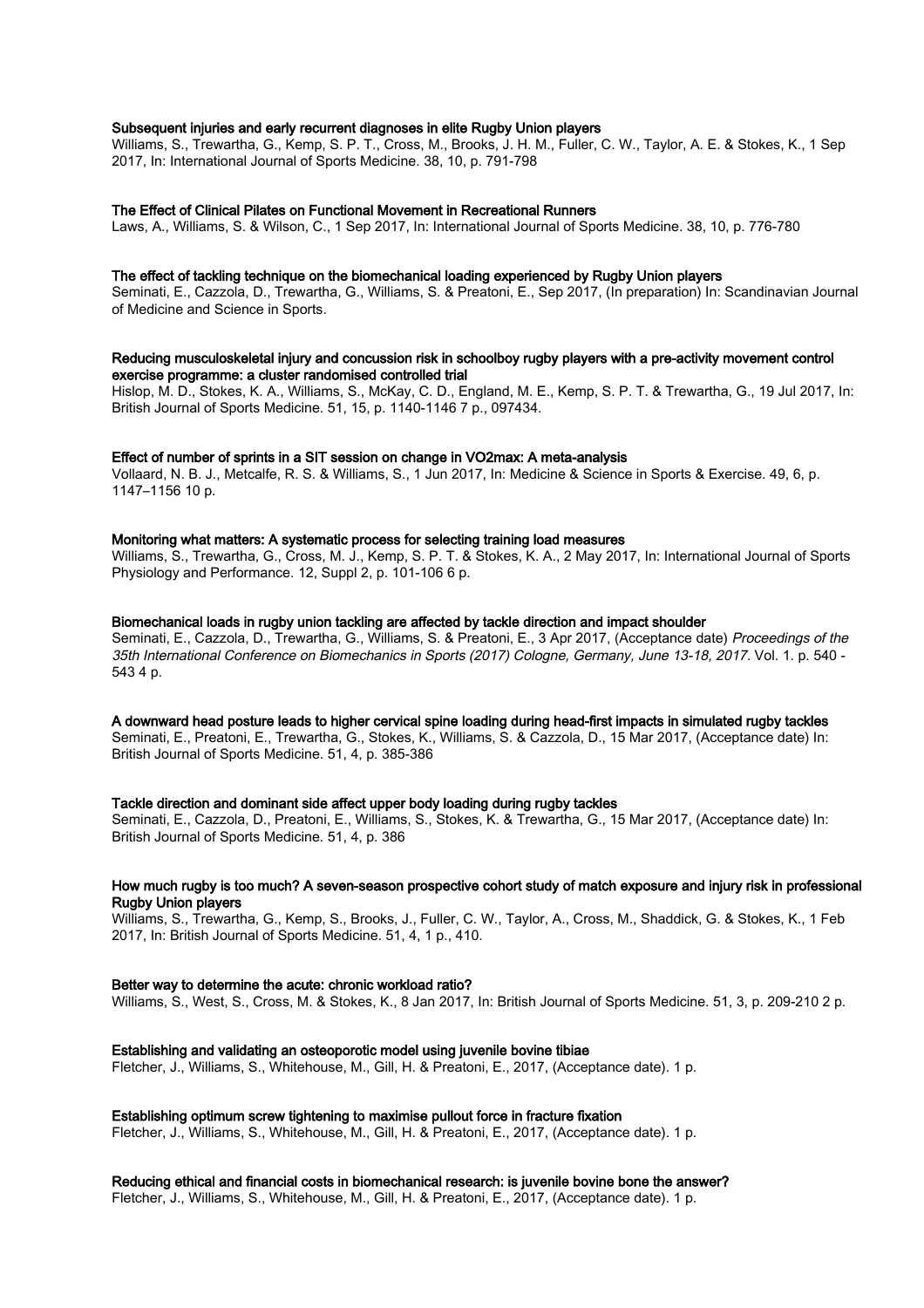## Time loss injuries compromise team success in Elite Rugby Union: a 7-year prospective study

Williams, S., Trewartha, G., Kemp, S. P. T., Brooks, J. H. M., Fuller, C. W., Taylor, A. E., Cross, M. J. & Stokes, K. A., 17 May 2016, In: British Journal of Sports Medicine. 50, 11, p. 651-656 5 p.

#### The influence of in-season training loads on injury risk in professional rugby union

Cross, M. J., Williams, S., Trewartha, G., Kemp, S. P. T. & Stokes, K. A., 1 Apr 2016, In: International Journal of Sports Physiology and Performance. 11, 3, p. 350-355 6 p.

#### Impact Tech Labs - Consultancy: Smart Armour project

Trewartha, G., Stokes, K., Preatoni, E., Cazzola, D. & Williams, S., 31 Jan 2016, University of Bath. 95 p.

# The efficacy of a movement control exercise programme to reduce injuries in youth rugby: a cluster randomised controlled trial

Hislop, M. D., Stokes, K. A., Williams, S., McKay, C. D., England, M., Kemp, S. P. T. & Trewartha, G., 19 Jan 2016, In: BMJ Open Sport & Exercise Medicine. 2, 1, e000043.

## The influence of an artificial playing surface on injury risk and perceptions of muscle soreness in elite Rugby Union

Williams, S., Trewartha, G., Kemp, S. P. T., Michell, R. & Stokes, K. A., Jan 2016, In: Scandanavian Journal of Medicine & Science in Sports. 26, 1, p. 101-108

#### Association between injuries and team success in elite rugby union

Williams, S., Trewartha, G., Kemp, S. P. T., Brooks, J., Fuller, C. W., Taylor, A. & Stokes, K., 2015, (Unpublished).

## Patellar Tendinopathy And Potential Risk Factors: An International Database Of Cases And Controls

Morton, S., Williams, S., Valle, X., Cueli, D., Malliaras, P. & Morrissey, D., 2015.

# Previous Injury and Match Load as Risk Factors for Injury in Professional Rugby Union Players: Application of a Frailty Model for Recurrent Events

Williams, S., Trewartha, G., Kemp, S., Brooks, J., Fuller, C. W., Taylor, A., Cross, M. & Stokes, K., 2015, (Unpublished).

## A meta-analysis of injuries in senior men's professional rugby union

Williams, S., Trewartha, G., Kemp, S. & Stokes, K., Oct 2013, In: Sports Medicine. 43, 10, p. 1043-1055 13 p.

A review of football injuries on third and fourth generation artificial turfs compared with natural turf Williams, S., Hume, P. A. & Kara, S., 2012, In: Sports Medicine. 41, 11, p. 903-923 21 p.

# Kinesio taping in treatment and prevention of sports injuries: A meta-analysis of the evidence for its effectiveness

Williams, S., Whatman, C., Hume, P. A. & Sheerin, K., 2012, In: Sports Medicine. 42, 2, p. 153-164 12 p.

# Projects

AGE UK Joining Forces Programme Portfolio Evaluation Arnold, R., Francombe-Webb, J. & Williams, S. Age UK 1/09/17 → 31/03/20

An Investigation into the Training and Playing Schedules of Developing Rugby Union Players and the Relationship to Injury Risk and Development Stokes, K. & Williams, S. Rugby Football Union  $1/07/16 \rightarrow 30/06/20$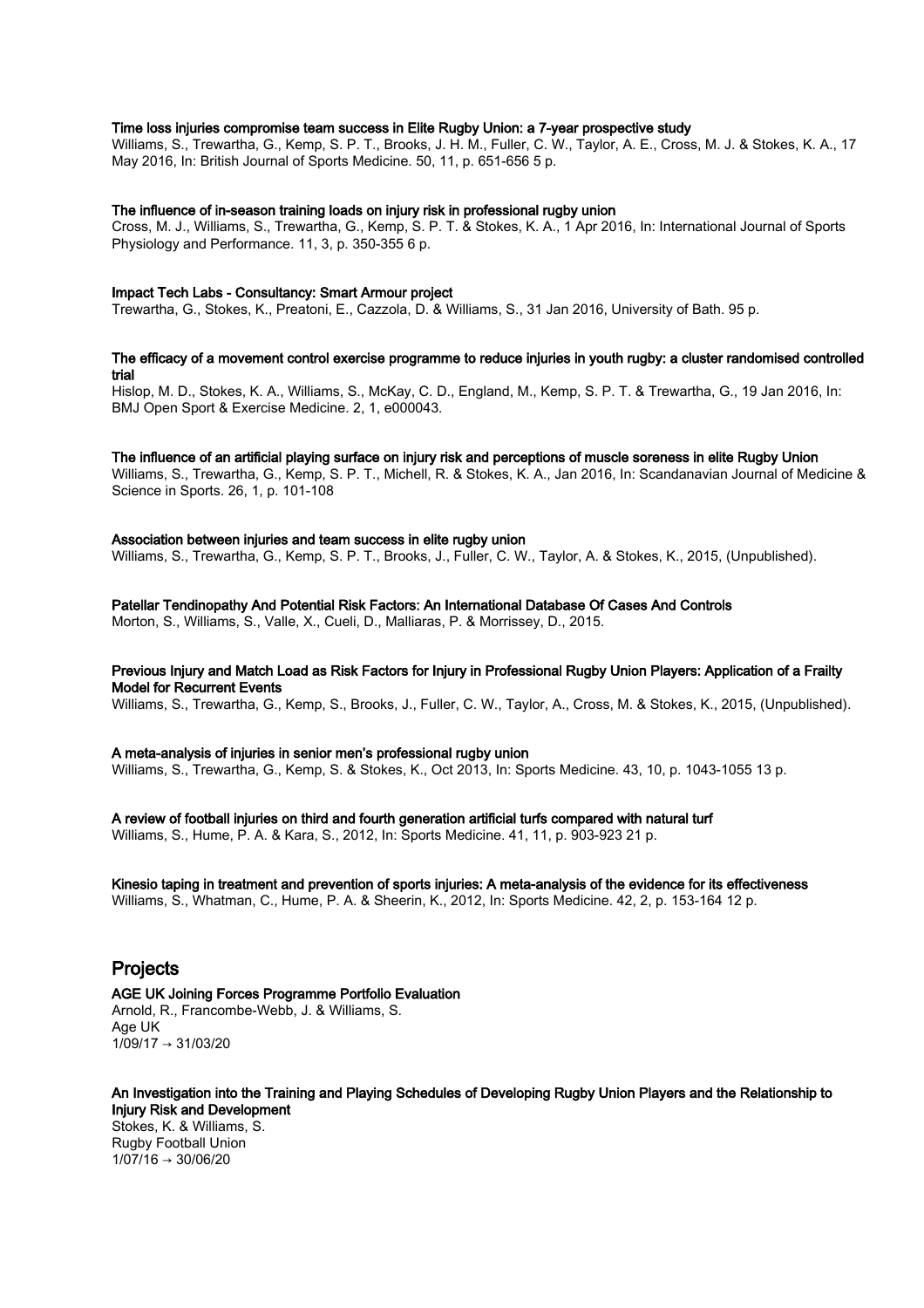#### Community Rugby Injury Surveillance Project 2017-2021: Community, Schools & Universities

Stokes, K., McKay, C., Williams, S. & Roberts, S. Rugby Football Union  $1/06/17 \rightarrow 31/05/21$ 

## Consultancy Smart Armour – Impact Tech Labs

Preatoni, E., Cazzola, D., Stokes, K., Williams, S. & Trewartha, G. 16/12/15 → 28/02/16

## Does variability in biological maturation and training load impact injury in youth gymnasts?

Cumming, S. & Williams, S. 30/03/18 → 29/04/21

# England Rugby Injury and Training Audit

Stokes, K., Trewartha, G. & Williams, S. Rugby Football Union 1/06/11 → 31/08/23

# England Rugby Injury and Training Audit

Stokes, K., McKay, C. & Williams, S. Rugby Football Union  $1/10/19 \rightarrow 31/08/23$ 

#### Global Mobility Scheme - Sports Injury Prevention

Williams, S., Trewartha, G. & Stokes, K.  $1/06/15 \rightarrow 1/09/15$ 

# Global Research Scholarship Scheme - Injury Prevention in Sport (Dr James Brown)

Stokes, K., Trewartha, G., Williams, S. & McKay, C.  $1/08/15 \rightarrow 1/02/16$ 

## Injury Risk in Schools Rugby Union

Stokes, K., McKay, C. & Williams, S. Rugby Football Union  $1/12/16 \rightarrow 30/06/21$ 

## Injury epidemiology and injury prevention in English cricket

Williams, S., McKay, C. & Stokes, K. 30/10/17 → 30/10/20

## Match and Injury Analysis in Youth Rugby

Stokes, K., McKay, C. & Williams, S. Rugby Football Union  $1/03/16 \rightarrow 30/06/21$ 

## Spinal Cord Injury Surveillance in Rugby

Stokes, K., McKay, C. & Williams, S. RFU Injured Players Foundation 1/09/17 → 30/04/21

# The contribution of in-game fatigue and use of replacements to injury risk in professional rugby union

Stokes, K. & Williams, S. World Rugby Limited  $22/10/20 \rightarrow 31/03/21$